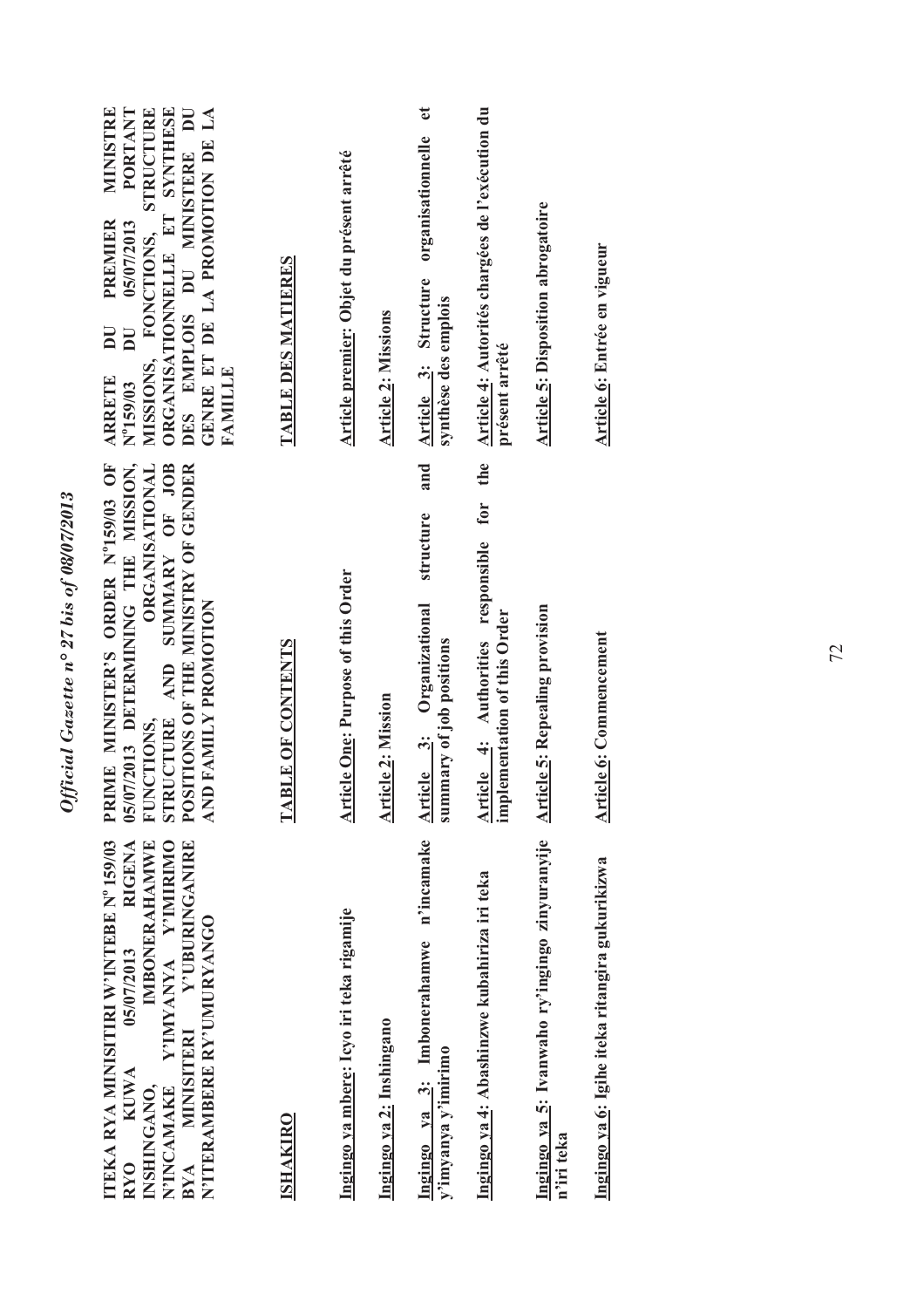| Ashingiye ku Itegeko Nshinga rya Repubulika y'u<br>ITEKA RYA MINISITIRI W'INTEBE Nº 159/03<br><b>RIGENA</b><br>VIMYANYA AYIMIRIMO<br>Y'UBURINGANIRE<br><b>IMBONERAHAMWE</b><br>N'ITERAMBERE RY'UMURYANGO<br>05/07/2013                                                                                                                      | Pursuant to the Constitution of the Republic of<br>05/07/2013 DETERMINING THE MISSION,<br>AND SUMMARY OF JOB<br><b>ORGANISATIONAL</b><br>POSITIONS OF THE MINISTRY OF GENDER<br>PRIME MINISTER'S ORDER Nº159/03 OF<br>AND FAMILY PROMOTION<br>Prime Minister,<br>STRUCTURE<br>FUNCTIONS,<br>The | Vu la Constitution de la République du Rwanda<br>DES EMPLOIS DU MINISTERE DU<br>MINISTRE<br>STRUCTURE<br>ORGANISATIONNELLE ET SYNTHESE<br>$\mathbf{L}$<br><b>PORTANT</b><br>GENRE ET DE LA PROMOTION DE<br>PREMIER<br>05/07/2013<br>FONCTIONS,<br>Le Premier Ministre,<br>DU<br>$\overline{\mathbf{D}}$<br>MISSION,<br><b>FAMILLE</b><br><b>ARRETE</b><br>Nº159/03 |
|---------------------------------------------------------------------------------------------------------------------------------------------------------------------------------------------------------------------------------------------------------------------------------------------------------------------------------------------|-------------------------------------------------------------------------------------------------------------------------------------------------------------------------------------------------------------------------------------------------------------------------------------------------|--------------------------------------------------------------------------------------------------------------------------------------------------------------------------------------------------------------------------------------------------------------------------------------------------------------------------------------------------------------------|
| Rwanda ryo kuwa 04 Kamena 2003, nk'uko<br>ryavuguruwe kugeza ubu, cyane cyane mu ngingo<br>ba Leta n'inzego z'imirimo ya Leta, cyane cyane<br>Ashingiye ku Itegeko n° 22/2002 ryo kuwa<br>09/07/2002 rishyiraho sitati rusange igenga abakozi<br>mu ngingo zaryo, iya mbere, iya 3 n'iya 15;<br>zaryo, iya 118, iya 119, iya 121 n'iya 201; | Rwanda of 04 June 2003 as amended to date<br>Pursuant to Law n° 22/2002 of 09/07/2002 on<br>General Statutes for Rwanda Public Service,<br>especially in Articles 118, 119, 121 and 201;<br>especially in Articles One, 3 and 15;                                                               | Vu la Loi nº 22/2002 du 09/07/2002 portant<br>Statut Général de la fonction publique rwandaise,<br>du 04 juin 2003 telle que révisée à ce jour,<br>spécialement en ses articles 118, 119, 121 et 201;<br>spécialement en ses articles premier, 3 et 15;                                                                                                            |
| Asubiye ku Iteka rya Minisitiri w'Intebe nº 98/03<br>y'Uburinganire n'Iterambere<br>ryo kuwa 25/08/2011 rigena inshingano,<br>imbonerahamwe n'incamake y'imyanya y'imirimo                                                                                                                                                                  | functions, organizational structure and summary of<br>Prime Minister's Order<br>determining the mission,<br>job positions of the Ministry of Gender and Family<br>n°98/03 of 25/08/2011<br>Having reviewed the<br>Promotion;                                                                    | Revu l'Arrêté du Premier Ministre nº 98/03 du<br>25/08/2011 portant missions, fonctions, structure<br>organisationnelle et synthèse des emplois du<br>Ministère du Genre et de la Promotion de la<br>Famille;                                                                                                                                                      |
| ba Leta<br>w'Abakozi                                                                                                                                                                                                                                                                                                                        | On proposal by the Minister of Public Service and<br>Labour;                                                                                                                                                                                                                                    | du Ministre de la Fonction<br>Publique et du Travail;<br>Sur proposition                                                                                                                                                                                                                                                                                           |
|                                                                                                                                                                                                                                                                                                                                             | Inama y'Abaminisitiri yateranye kuwa 08/05/2013, After consideration and approval by the Cabinet, in<br>its session of $08/05/2013$ ;                                                                                                                                                           | Après examen et adoption par le Conseil des<br>Ministres, en sa séance du 08/05/2013;                                                                                                                                                                                                                                                                              |
|                                                                                                                                                                                                                                                                                                                                             | <b>REBY ORDERS:</b><br>EHE                                                                                                                                                                                                                                                                      | <b>ARRETE:</b>                                                                                                                                                                                                                                                                                                                                                     |

Official Gazette nº 27 bis of 08/07/2013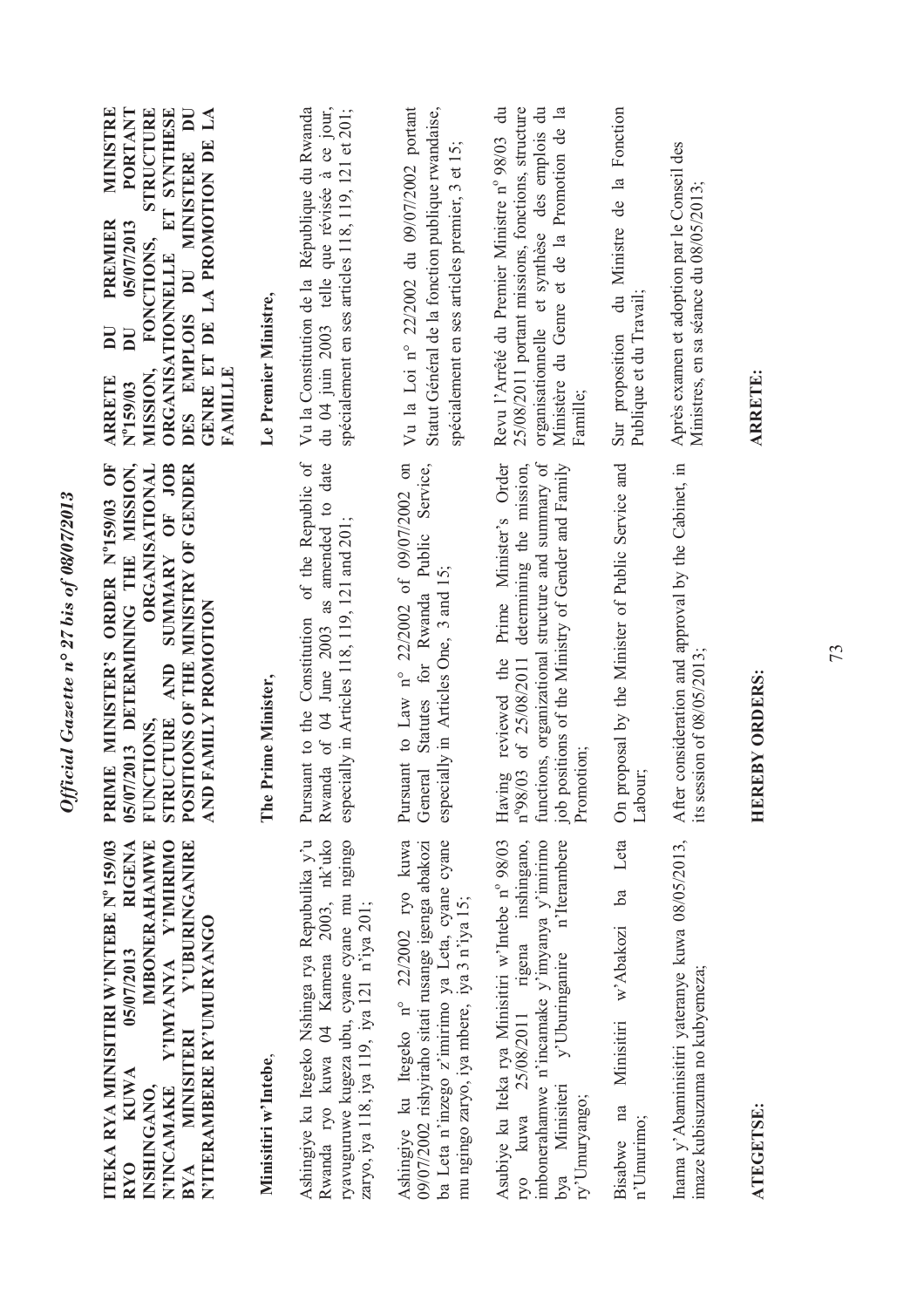| Ingingo ya mbere: Icyo iri teka rigamije                                                                                                                                                                                                                                                                                          | <b>Article One: Purpose of this Order</b>                                                                                                                                                                                                                                                                                                                   | Article premier: Objet du présent arrêté                                                                                                                                                                                                                                                                                                                                      |
|-----------------------------------------------------------------------------------------------------------------------------------------------------------------------------------------------------------------------------------------------------------------------------------------------------------------------------------|-------------------------------------------------------------------------------------------------------------------------------------------------------------------------------------------------------------------------------------------------------------------------------------------------------------------------------------------------------------|-------------------------------------------------------------------------------------------------------------------------------------------------------------------------------------------------------------------------------------------------------------------------------------------------------------------------------------------------------------------------------|
| imbonerahamwe<br>n'incamake y'imyanya y'imirimo bya Minisiteri<br>y'Uburinganire n'Iterambere ry'Umuryango.<br>rigena inshingano,<br>Iri teka                                                                                                                                                                                     | of job<br>positions of the Ministry of Gender and Family<br>functions,<br>summary<br>mission,<br>and<br>the<br>structure<br>determines<br>organizational<br>Order<br>Promotion<br>This                                                                                                                                                                      | fonctions,<br>et synthèse des<br>$\overline{a}$<br>Genre et de<br>mission,<br>$\ddot{a}$<br>organisationnelle<br>arrêté porte<br>du Ministère<br>Promotion de la Famille.<br>Le présent<br>structure<br>emplois                                                                                                                                                               |
| Ingingo ya 2: Inshingano                                                                                                                                                                                                                                                                                                          | <b>Article 2: Mission</b>                                                                                                                                                                                                                                                                                                                                   | <b>Article 2: Missions</b>                                                                                                                                                                                                                                                                                                                                                    |
| n'Iterambere<br>ry'Umuryango ifite inshingano rusange yo guhuza<br>gahunda bijyanye n'iterambere ry'umuryango,<br>no gutuma byinjizwa mu mibereho n'ubukungu no<br>ishyirwa mu bikorwa rya politiki, ingamba na<br>uburinganire no kurengera uburenganzira bw'abana<br>y'Uburinganire<br>muri politiki by'u Rwanda.<br>Minisiteri | Family Promotion shall be the coordination of the<br>general mission of the Ministry of Gender and<br>implementation of national policies, strategies and<br>programs regarding the promotion of the family,<br>gender and children's rights' protection to facilitate<br>their integration in the socio-economic and political<br>context of Rwanda<br>The | Le Ministère du Genre et de la Promotion de la<br>Famille a pour mission générale de coordonner<br>programmes nationaux concernant la promotion<br>de la famille, du genre et de la protection des<br>dans le contexte socio-économique et politique<br>la mise en œuvre des politiques, stratégies et<br>droits de l'enfant afin de faciliter leur intégration<br>du Rwanda. |
| y'Uburinganire<br>n'Iterambere ry'Umuryango ishinzwe ibi bikurikira:<br>Minisiteri<br>By'umwihariko,                                                                                                                                                                                                                              | Specifically, the Ministry of Gender and Family<br>Promotion shall be responsible for:                                                                                                                                                                                                                                                                      | Plus particulièrement, le Ministère du Genre et<br>de la Promotion de la Famille est chargé de:                                                                                                                                                                                                                                                                               |
| bijyanye<br>bw'abana<br>gushyiraho no kumenyekanisha politiki,<br>iterambere ry'umuryango<br>uburenganzira<br>gahunda<br>n'iterambere ryabo;<br>na<br>n'uburinganire,<br>no kurengera<br>ingamba<br>$\overline{\phantom{0}}^{\circ}$                                                                                              | policies,<br>strategies and programs regarding gender,<br>family promotion, protection of children's<br>developing and disseminating<br>rights and child development;<br>$\overline{1}^{\circ}$                                                                                                                                                             | développer et disséminer les politiques,<br>relatifs au genre, à la promotion de la<br>famille et à la protection des droits de<br>nationaux<br>l'enfant et à son développement;<br>stratégies et programmes<br>$\overline{1}^{\circ}$                                                                                                                                        |
| gutegura amategeko ajyanye n'uburinganire<br>n'iterambere ry'umuryango ibinyujije mu:<br>$\tilde{C}$                                                                                                                                                                                                                              | drafting laws related to gender and family<br>promotion through:<br>$\overline{c}$                                                                                                                                                                                                                                                                          | préparer les projets de lois relatives au<br>à<br>la famille<br>genre et à la promotion de<br>travers:<br>$2^{\circ}$                                                                                                                                                                                                                                                         |
| kugena no kumenyekanisha ibipimo<br>ngederwaho bikwiranye n'uru rwego;<br>$\ddot{\sigma}$                                                                                                                                                                                                                                         | $\sigma$<br>the<br>dissemination<br>applicable to<br>and<br>norms<br>determination<br>standards<br>sector;<br>$\ddot{a}$                                                                                                                                                                                                                                    | la détermination et la dissémination<br>.ದ<br>des normes standards applicable<br>ce secteur;<br>$\ddot{a}$                                                                                                                                                                                                                                                                    |
| gutegura amasezerano mpuzamahanga<br>خ.                                                                                                                                                                                                                                                                                           | international<br>of<br>preparation<br>.<br>ف                                                                                                                                                                                                                                                                                                                | accords<br>des<br>préparation<br>$\overline{\mathbf{a}}$<br>.<br>م                                                                                                                                                                                                                                                                                                            |

Official Gazette nº 27 bis of 08/07/2013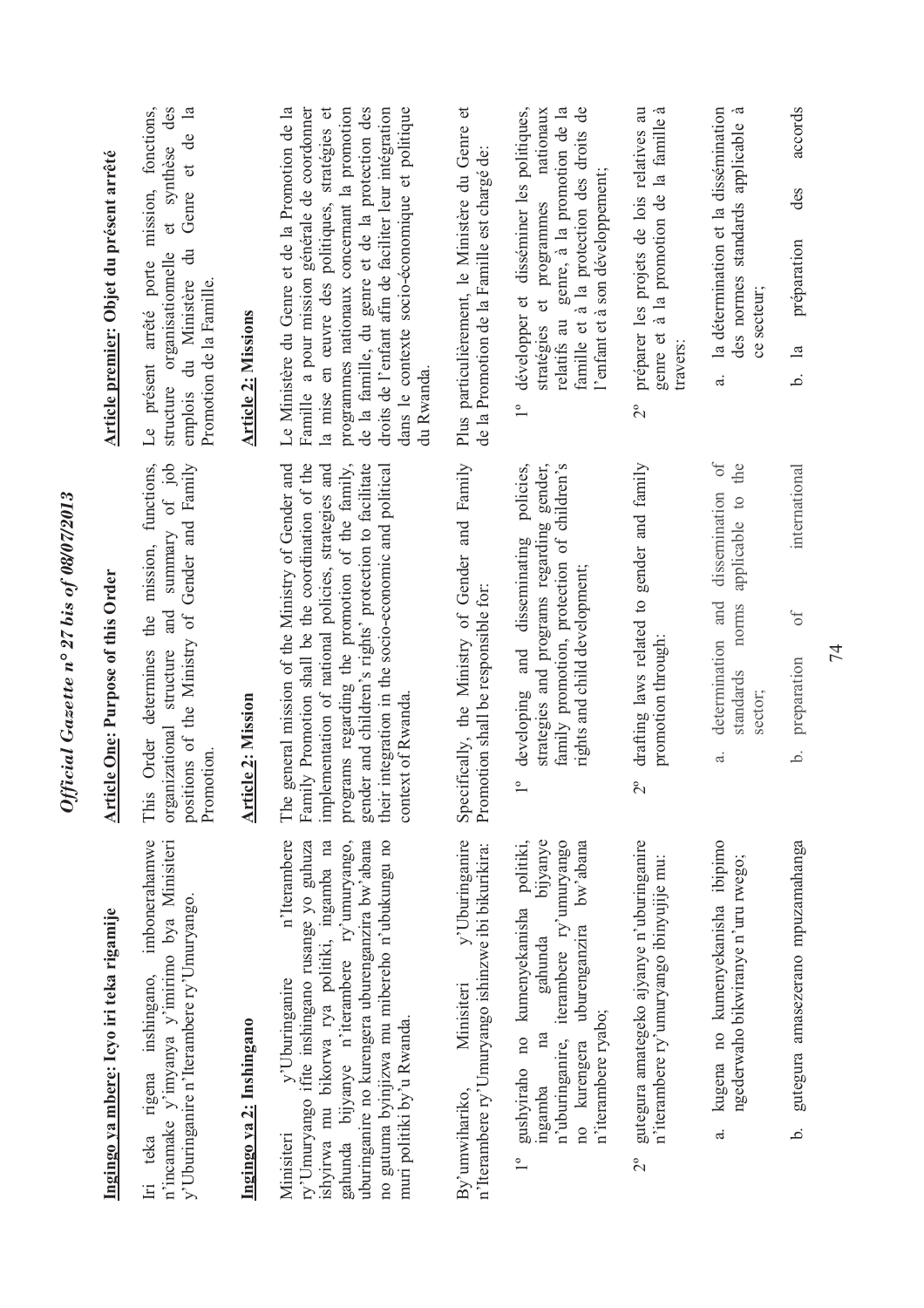| famille et les droits de l'enfant qui<br>$\mathbf{a}$<br>doivent être ratifiés par le Rwanda;<br>genre,<br>$\frac{1}{2}$<br>internationaux sur | développer les capacités institutionnelles<br>et humaines dans le secteur à travers:<br>$3^{\circ}$                             | $\overline{\phantom{a}}$<br>des<br>mesures relatives à l'intégration du<br>dans les politiques, stratégies et<br>genre, de la famille et des enfants<br>genre et la promotion de la famille;<br>programmes en rapport avec<br>dissémination<br>et<br>l'adoption<br>ಡ | liées au genre,<br>b. la coordination et la supervision de<br>aux femmes, aux enfants et à la<br>toutes les actions<br>famille; | faire le suivi et l'évaluation de la mise en<br>$\sigma$<br>ceuvre des politiques, stratégies<br>programmes sectoriels à travers:<br>$\frac{1}{4}$                      | le suivi et l'évaluation des politiques,<br>relatifs au genre, à la promotion de la<br>famille et à la protection des droits de<br>stratégies et programmes nationaux<br>l'enfant et son développement;<br>$\vec{a}$ | l'évaluation de la mise en application des<br>accords internationaux en mesurant leur<br>$\sigma$<br>impact sur l'intégration sociale<br>économique du genre;<br>.<br>ف |
|------------------------------------------------------------------------------------------------------------------------------------------------|---------------------------------------------------------------------------------------------------------------------------------|----------------------------------------------------------------------------------------------------------------------------------------------------------------------------------------------------------------------------------------------------------------------|---------------------------------------------------------------------------------------------------------------------------------|-------------------------------------------------------------------------------------------------------------------------------------------------------------------------|----------------------------------------------------------------------------------------------------------------------------------------------------------------------------------------------------------------------|-------------------------------------------------------------------------------------------------------------------------------------------------------------------------|
| and<br>ratified by<br>family<br>rights to be<br>gender,<br>$\sin$<br>agreements<br>children's<br>Rwanda;                                       | human<br>resources capacities in the sector through:<br>and<br><i>institutional</i><br>developing<br>$\frac{1}{2}$              | $\rm ^o$<br>programs relating to the integration of<br>$\equiv$<br>strategies related to gender<br>children<br>dissemination<br>and<br>and family promotion;<br>and<br>family<br>qtn<br>policies,<br>gender,<br>setting<br>$\ddot{a}$                                | supervision of all<br>gender, women,<br>activities related to<br>children and family;<br>coordination and<br>.<br>ف             | the<br>implementation of sector policies, strategies<br>evaluating<br>and programs through:<br>and<br>monitoring<br>$\frac{6}{4}$                                       | monitoring and evaluation of national<br>programs<br>promotion<br>and protection of children's rights and<br>gender, family<br>strategies and<br>child development;<br>regarding<br>policies,<br>a.                  | evaluation of the implementation of<br>international agreements by measuring<br>social and<br>gender<br>economic integration;<br>their impact on<br>.<br>ف              |
| agomba<br>ajyanye n'uburinganire, umuryango<br>kwemezwa burundu n'u Rwanda;<br>n'uburenganzira bw'abana                                        | kongera ubushobozi bw'inzego n'abakozi<br>mu bijyanye n'uburinganire n'iterambere<br>ry'umuryango ibinyujije mu:<br>$3^{\circ}$ | no kumenyekanisha<br>kuzirikana ibijyanye<br>muri za politiki, ingamba na za<br>n'uburinganire, umuryango n'abana<br>uburinganire<br>n'iterambere ry'umuryango;<br>gahunda zerekeye<br><b>ZO</b><br>gushyiraho<br>ingamba<br>ಡ                                       | guhuza no kugenzura ibikorwa byose<br>bifite aho bihuriye n'uburinganire,<br>abagore, abana n'umuryango;<br>نم                  | gukurikirana no kugenzura ishyirwa mu<br>n'uburinganire<br>za politiki, ingamba na<br>n'umuryango ibinyujije mu:<br>bijyanye<br>bikorwa rya<br>gahunda<br>$\frac{6}{4}$ | ingamba na gahunda by'Igihugu mu<br>birebana n'uburinganire, iterambere<br>kurengera<br>uburenganzira bw'abana n'iterambere<br>gukurikirana no kugenzura politiki,<br>$\overline{10}$<br>ry'umuryango<br>ryabo;<br>ಹ | mu bikorwa<br>mpuzamahanga<br>$\mathbb{R}$<br>buringanire mu mibereho n'ubukungu;<br>agira<br>uruhare<br>ishyirwa<br>ry'amasezerano<br>hagaragazwa<br>kugenzura<br>نم.  |

*Official Gazette n° 27 bis of 08/07/2013*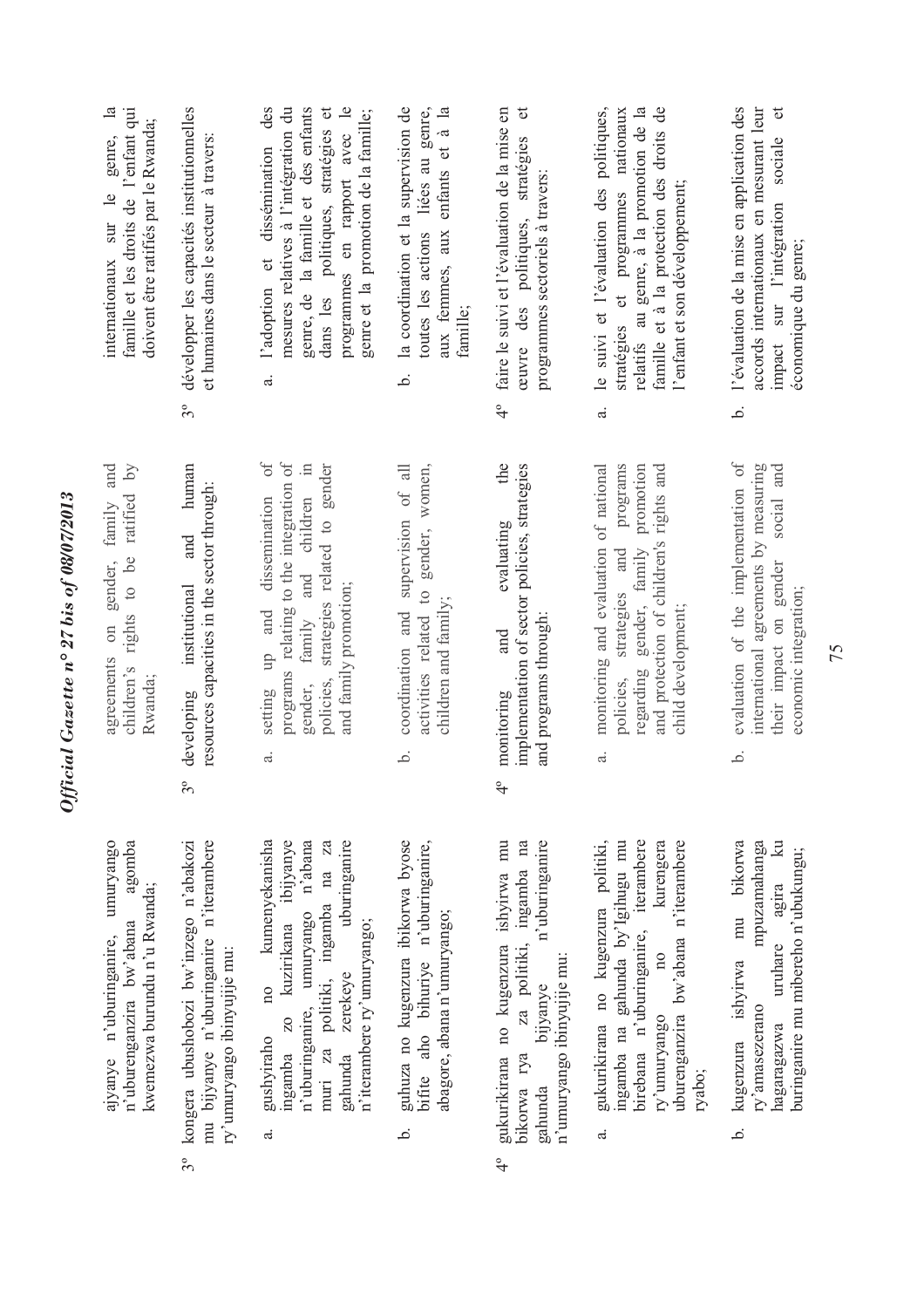| $\mathbf{a}$<br>consolidation des données fournies par<br>$\sigma$<br>indicateurs<br>les entités décentralisées;<br>des<br>suivi<br>$\overline{e}$<br>ن<br> | des politiques,<br>stratégies, programmes et projets sur le<br>$\mathbb{E}$<br>la transmission au Gouvernement des<br>annuels<br>ප්<br>$\sigma$<br>$\sigma$<br>genre<br>périodiques<br>promotion de la famille;<br>l'impact<br>développement du<br>concernant<br>rapports<br>ಕ | surveiller les institutions sous sa tutelle à<br>travers<br>$5^{\circ}$                  | les<br>les orientations sur les programmes<br>par<br>sous sa tutelle;<br>réalisés<br>spécifiques<br>institutions<br><sub>ದ</sub> | rationnelle du patrimoine et de<br>de la gestion des institutions sous sa<br>la supervision du fonctionnement et<br>tutelle afin d'assurer l'utilisation<br>trouver des solutions aux problèmes<br>multisectoriels.<br>.<br>ص | $\mathbf{e}$<br>$\mathbf{a}$<br>des<br>ಕೆ<br>pour<br>đ<br>programmes connexes à travers :<br>$\sigma$<br>famille<br>ressources<br>genre<br>du<br>$\mathbb{E}$<br>promotion de<br>mobiliser les<br>développement<br>$6^{\circ}$ | la supervision de la mobilisation des<br>de leur<br>ressources et le suivi<br>utilisation rationnelle;<br>$\ddot{a}$ | $\frac{1}{2}$<br>la promotion du partenariat avec<br>dans<br>privé<br>l'investissement<br>.<br>ف     |
|-------------------------------------------------------------------------------------------------------------------------------------------------------------|--------------------------------------------------------------------------------------------------------------------------------------------------------------------------------------------------------------------------------------------------------------------------------|------------------------------------------------------------------------------------------|----------------------------------------------------------------------------------------------------------------------------------|-------------------------------------------------------------------------------------------------------------------------------------------------------------------------------------------------------------------------------|--------------------------------------------------------------------------------------------------------------------------------------------------------------------------------------------------------------------------------|----------------------------------------------------------------------------------------------------------------------|------------------------------------------------------------------------------------------------------|
| and<br>consolidating the data provided by the<br>indicators<br>decentralised institutions;<br>the<br>monitoring<br>ပ                                        | submitting periodical and annual report<br>to the Cabinet on the impact of the<br>policies, strategies, programs and on<br>the development of gender and family<br>promotion;<br>ಕ                                                                                             | its<br>under<br>institutions<br>supervision through:<br>the<br>overseeing<br>$5^{\circ}$ | its<br>programs<br>under<br>on specific<br>institutions<br>realised by<br>orientations<br>supervision;<br>a.                     | supervision to ensure rational use of<br>management of institutions under its<br>supervision of the functioning and<br>funds they share with other entities.<br>خ.                                                            | mobilizing resources for the development of<br>gender and family promotion and related<br>programs through:<br>$\delta^{\circ}$                                                                                                | supervision of the mobilization of<br>resources and ensure their rational use;<br>$\overline{a}$ .                   | promotion of partnership with private<br>family<br>and<br>gender<br>$\equiv$<br>investment<br>.<br>ف |
| imibare itangwa n'inzego zegerejwe<br>guhuza<br>$\overline{10}$<br>ibipimo<br>gukurikirana<br>abaturage;<br>$\ddot{\circ}$                                  | guha Guverinoma raporo ngarukagihe<br>$\mathbb{R}$<br>n'iza buri mwaka ku ruhare rwa za<br>ry'uburinganire<br>gahunda<br>na<br>politiki, ingamba<br>n'umuryango;<br>iterambere<br>ಕ                                                                                            | kugenzura inzego ireberera ibinyujije mu:<br>$5^{\circ}$                                 | gutanga umurongo ngenderwaho kuri<br>gahunda zihariye ziba zashyizwe mu<br>bikorwa n'inzego ireberera;<br>$\vec{a}$              | hagamijwe<br>$\overline{n}$<br>n'imicungire<br>gukemura ibibazo bihuriweho n'izindi<br>umutungo<br>imikorere<br>ireberera<br>neza<br>kugenzura<br>gukoresha<br>y'inzego<br>nzego.<br>.<br>ف                                   | guteza imbere<br>n'ingamba<br>n'umuryango<br>zishamikiyeho ibinyujije mu:<br>gushaka ibikenewe mu<br>uburinganire<br>$\delta^{\circ}$                                                                                          | kuyobora ibyerekeye gushaka inkunga<br>uko<br>no gukurikirana ko zikoreshwa<br>bikwiye;<br>$\vec{a}$                 | iterambere<br>guteza imbere ubufatanye n'ishoramari<br>mu<br>ry'abikorera<br>خ                       |

Official Gazette nº 27 bis of 08/07/2013 *Official Gazette n° 27 bis of 08/07/2013*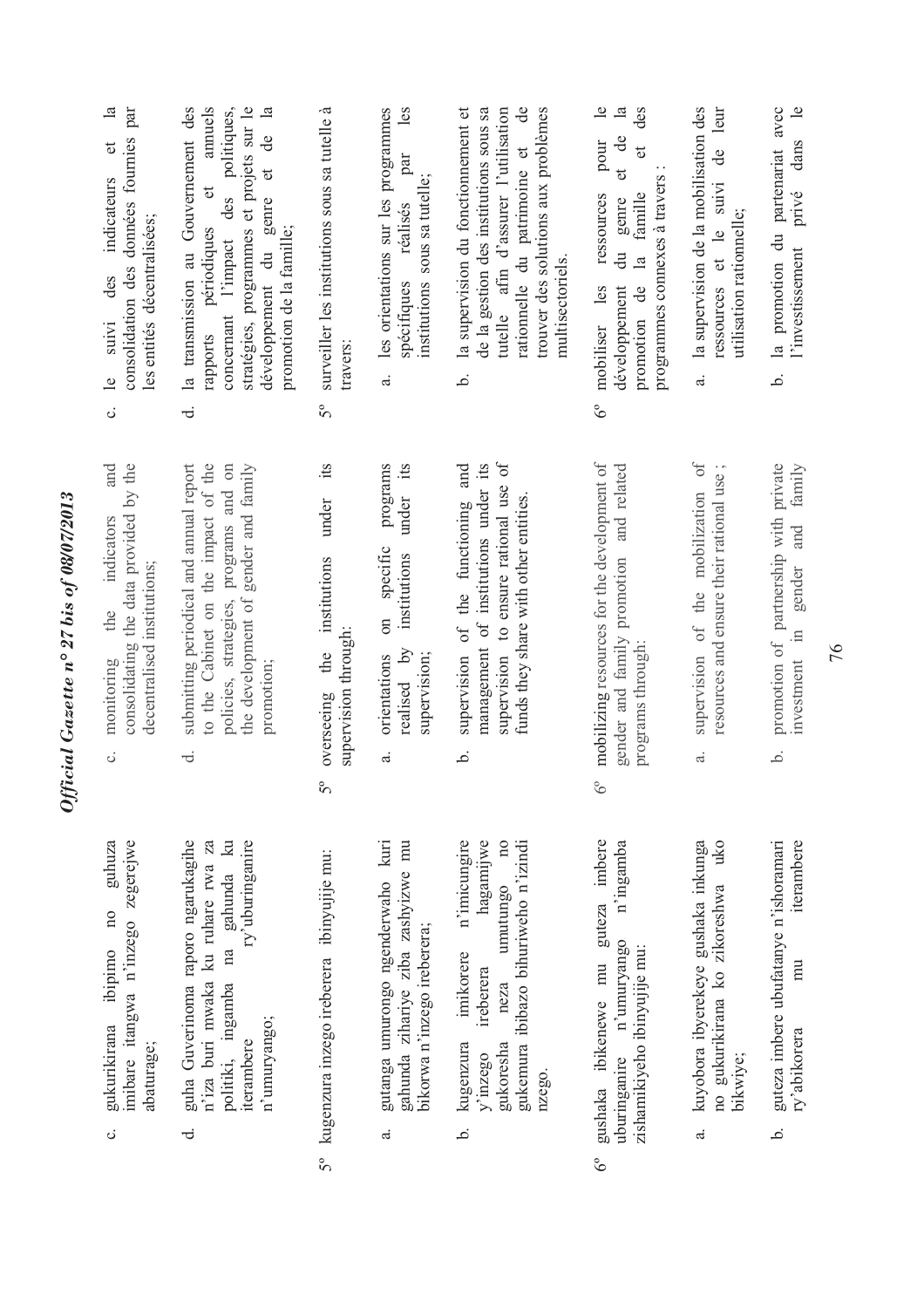| ry'uburinganire n'umuryango.                                                                                                                                                                                                                                                       | promotion.                                                                                                                                                                                                                                                                          | développement du genre et de la<br>promotion de la famille.                                                                                                                                                                                                                                                                       |
|------------------------------------------------------------------------------------------------------------------------------------------------------------------------------------------------------------------------------------------------------------------------------------|-------------------------------------------------------------------------------------------------------------------------------------------------------------------------------------------------------------------------------------------------------------------------------------|-----------------------------------------------------------------------------------------------------------------------------------------------------------------------------------------------------------------------------------------------------------------------------------------------------------------------------------|
| n'incamake<br>Ingingo ya 3: Imbonerahamwe<br>y'imyanya y'imirimo                                                                                                                                                                                                                   | and<br>structure<br>Organizational<br>summary of job positions<br>$\ddot{\bm{v}}$<br><b>Article</b>                                                                                                                                                                                 | $\mathbf{d}$<br>organisationnelle<br>Structure<br>synthèse des emplois<br>$\ddot{\bm{x}}$<br>Article                                                                                                                                                                                                                              |
| ry'Umuryango biri ku mugereka wa I n'uwa II y'iri<br>Imbonerahamwe, incamake y'imyanya y'imirimo<br>n'ibisabwa kuri buri mwanya w'umurimo bya<br>n'Iterambere<br>y'Uburinganire<br>Minisiteri<br>teka.                                                                             | positions and job profiles of the Ministry of Gender<br>summary of job<br>and Family Promotion are in annex I and II of this<br>structure,<br>organizational<br>Order, respectively.<br>The                                                                                         | La structure organisationnelle, la synthèse des<br>emplois et le profil des postes du Ministère du<br>Famille sont<br>du présent<br>Genre et de la Promotion de la<br>respectivement en annexes I et II<br>arreté                                                                                                                 |
| Ingingo ya 4: Abashinzwe kubahiriza iri teka                                                                                                                                                                                                                                       | the<br>for<br>Article 4: Authorities responsible<br>implementation of this Order                                                                                                                                                                                                    | Article 4: Autorités chargées de l'exécution du<br>présent arrêté                                                                                                                                                                                                                                                                 |
| Minisitiri w'Abakozi ba Leta n'Umurimo, Minisitiri<br>w'Uburinganire n'Iterambere ry'Umuryango na<br>basabwe<br>Minisitiri w'Imari n'Igenamigambi<br>kubahiriza iri teka.                                                                                                          | The Minister of Public Service and Labour, the<br>are<br>Minister of Gender and Family Promotion and the<br>Minister of Finance and Economic Planning<br>entrusted with the implementation of this Order.                                                                           | Le Ministre de la Fonction Publique et du<br>Travail, le Ministre du Genre et de la Promotion<br>de la Famille et le Ministre des Finances et de la<br>$\mathbf{d}\mathbf{e}$<br>sont charges<br>Planification Economique<br>l'exécution du présent arrêté.                                                                       |
| Ingingo ya 5: Ivanwaho ry'ingingo zinyuranyije<br>n'iri teka                                                                                                                                                                                                                       | <b>Article 5: Repealing provision</b>                                                                                                                                                                                                                                               | Article 5: Disposition abrogatoire                                                                                                                                                                                                                                                                                                |
| Iteka rya Minisitiri w'Intebe nº 98/03 ryo kuwa<br>25/08/2011 rigena inshingano, imbonerahamwe<br>n'incamake y'imyanya y'imirimo bya Minisiteri<br>n'Iterambere ry'Umuryango<br>n'ingingo zose z'amateka abanziriza iri kandi<br>zinyuranyije na ryo bivanyweho.<br>y'Uburinganire | structure and summary of job positions of the<br>provisions contrary to this Order are hereby<br>The Prime Minister's Order n° 98/03 of 25/08/2011<br>determining the mission, functions, organisational<br>Ministry of Gender and Family Promotion and all<br>repealed.<br>prior t | $\ddot{a}$<br>25/08/2011 portant missions, fonctions, structure<br>organisationnelle et synthèse des emplois du<br>Ministère du Genre et de la Promotion de la<br>dispositions<br>sont<br>arrêté<br>L'Arrêté du Premier Ministre nº 98/03<br>ainsi que toutes les<br>au présent<br>antérieures contraires<br>Famille<br>abrogées. |
| Ingingo ya 6: Igihe iteka ritangira gukurikizwa                                                                                                                                                                                                                                    | <b>Article 6: Commencement</b>                                                                                                                                                                                                                                                      | Article 6: Entrée en vigueur                                                                                                                                                                                                                                                                                                      |
| munsi<br>ritangarijweho mu Igazeti ya Leta ya Repubulika<br>ritangira gukurikizwa ku<br>teka<br>$\Xi$                                                                                                                                                                              | This Order shall come into force on the date of its<br>publication in the Official Gazette of the Republic                                                                                                                                                                          | Le présent arrêté entre en vigueur le jour de sa<br>publication au Journal Officiel de la République                                                                                                                                                                                                                              |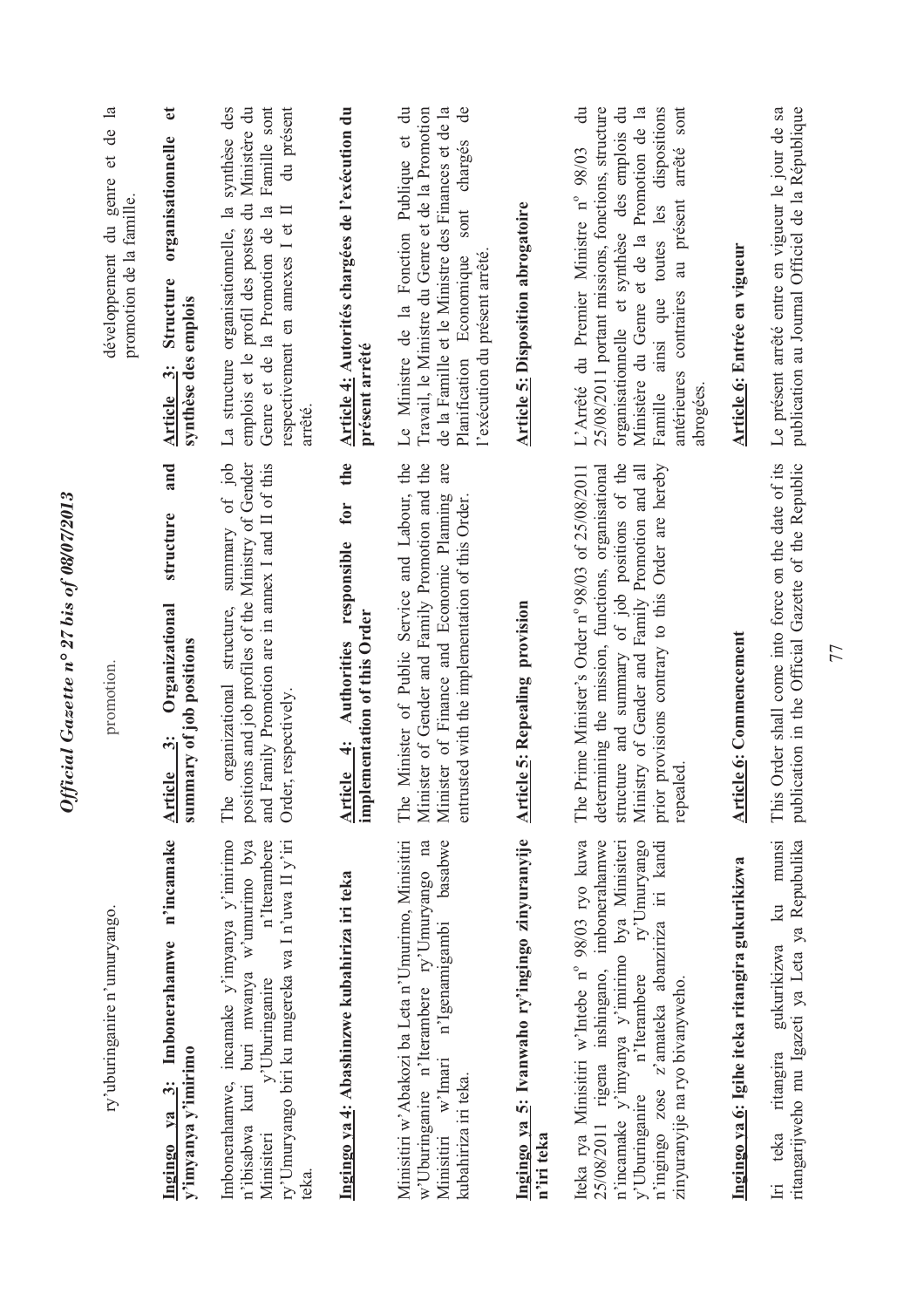| du Rwanda. Il sort ses effets à partir du<br>08/05/2013.         | Kigali, le 05/07/2013   | Dr HABUMUREMYI Pierre Damien<br>Premier Ministre<br>(se)    | Vu et scellé du Sceau de la République:<br>Ministre de la Fonction Publique et du<br><b>MUREKEZI Anastase</b><br><b>Travail</b><br>(se) | Ministre de la Justice/Garde des Sceaux<br><b>BUSINGYE Johnston</b><br>(sé)      |
|------------------------------------------------------------------|-------------------------|-------------------------------------------------------------|-----------------------------------------------------------------------------------------------------------------------------------------|----------------------------------------------------------------------------------|
| of Rwanda. It shall take effect as of 08/05/2013.                | Kigali, on 05/07/2013   | Dr HABUMUREMYI Pierre Damien<br>Prime Minister<br>(sé)      | Seen and sealed with the Seal of the Republic:<br>Minister of Public Service and Labour<br><b>MUREKEZI Anastase</b><br>(sé)             | Minister of Justice/ Attorney General<br><b>BUSINGYE Johnston</b><br>(se)        |
| kuwa<br>gahera<br>karyo<br>Agaciro<br>y'u Rwanda.<br>08/05/2013. | Kigali, kuwa 05/07/2013 | Dr HABUMUREMYI Pierre Damien<br>Minisitiri w'Intebe<br>(se) | Bibonywe kandi bishyizweho Ikirango cya<br>Minisitiri w'Abakozi ba Leta n'Umurimo<br>MUREKEZI Anastase<br>Repubulika:<br>(sé)           | Minisitiri w'Ubutabera/Intumwa Nkuru ya Leta<br><b>BUSINGYE Johnston</b><br>(se) |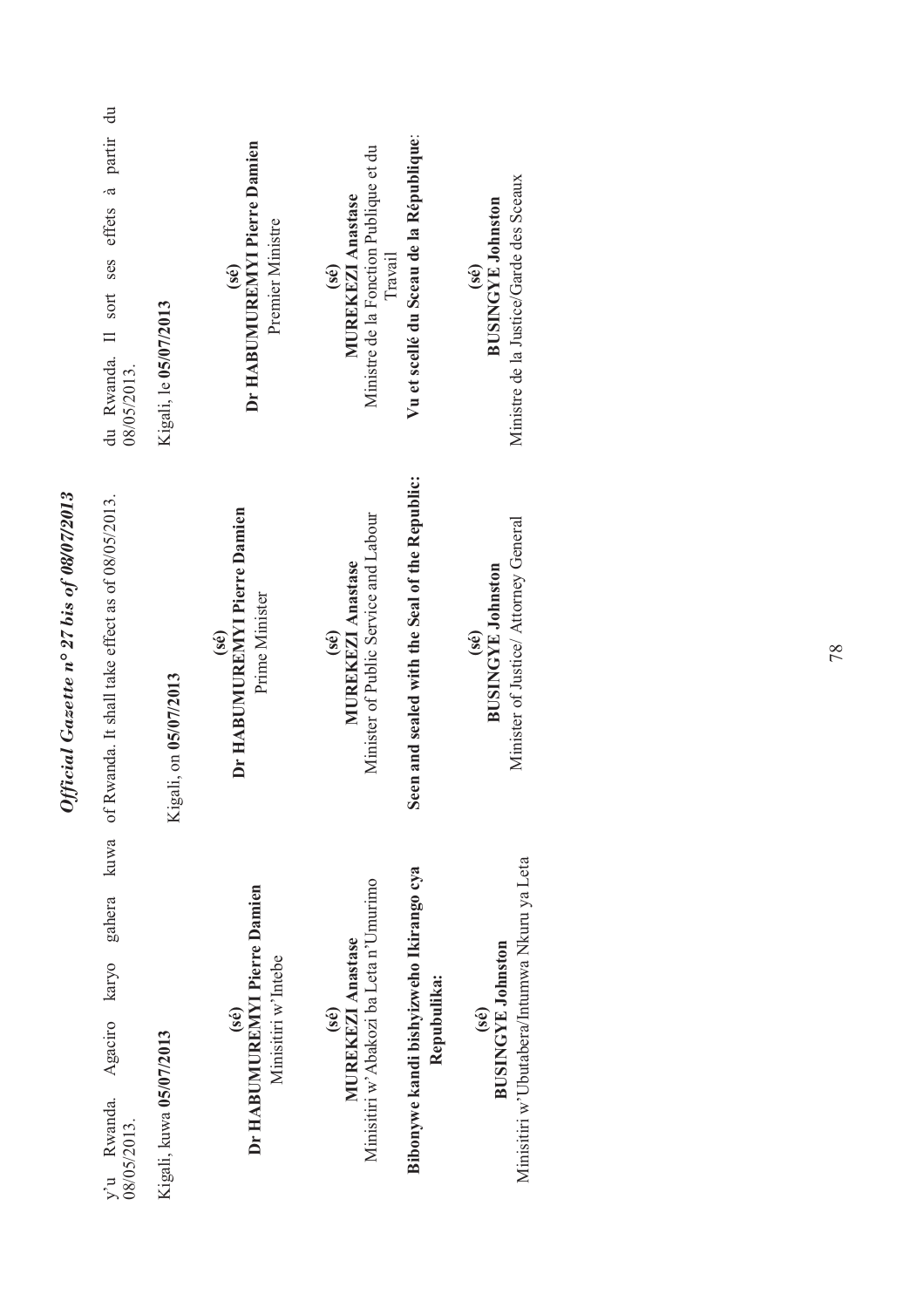UMUGEREKA WA I W'TEKA RYA MINISITIRI W'INTEBE Nº159/03 RYO **IMBONERAHAMWE** Y'IMYANYA **RIGENA MINISITERI UMUGEREKA WA I W'TEKA RYA MINISITIRI W'INTEBE No159/03 RYO KUWA 05/07/2013 RIGENA INSHINGANO, IMBONERAHAMWE N'INCAMAKE Y'IMYANYA Y'IMIRIMO BYA MINISITERI Y'UBURINGANIRE N'ITERAMBERE N'ITERAMBERE** 05/07/2013 **BYA** Y'UBURINGANIRE RY'UMURYANGO **RY'UMURYANGO**  INSHINGANO, N'INCAMAKE Y'IMIRIMO **KUWA** 

POSITIONS OF THE MINISTRY OF GENDER ANNEX I TO PRIME MINISTER'S ORDER N°159/03 OF 05/07/2013 DETERMINING THE MISSION, FUNCTIONS, ORGANISATIONAL STRUCTURE AND SUMMARY OF JOB **ANNEX I TO PRIME MINISTER'S ORDER No159/03 OF 05/07/2013 DETERMINING THE MISSION, FUNCTIONS, ORGANISATIONAL STRUCTURE AND SUMMARY OF JOB POSITIONS OF THE MINISTRY OF GENDER**  AND FAMILY PROMOTION **AND FAMILY PROMOTION** 

**ANNEXE I DE L'ARRETE DU PREMIER MINISTRE No159/03 DU 05/07/2013 PORTANT MISSIONS, FONCTIONS, STRUCTURE ORGANISATIONNELLE ET SYNTHESE DES EMPLOIS DU MINISTERE DU GENRE ET DE**  ANNEXE I DE L'ARRETE DU PREMIER MINISTRE Nº159/03 DU 05/07/2013 PORTANT MISSIONS, FONCTIONS, STRUCTURE ORGANISATIONNELLE ET SYNTHESE DES EMPLOIS DU MINISTERE DU GENRE ET DE **LA PROMOTION DE LA FAMILLE LA PROMOTION DE LA FAMILLE**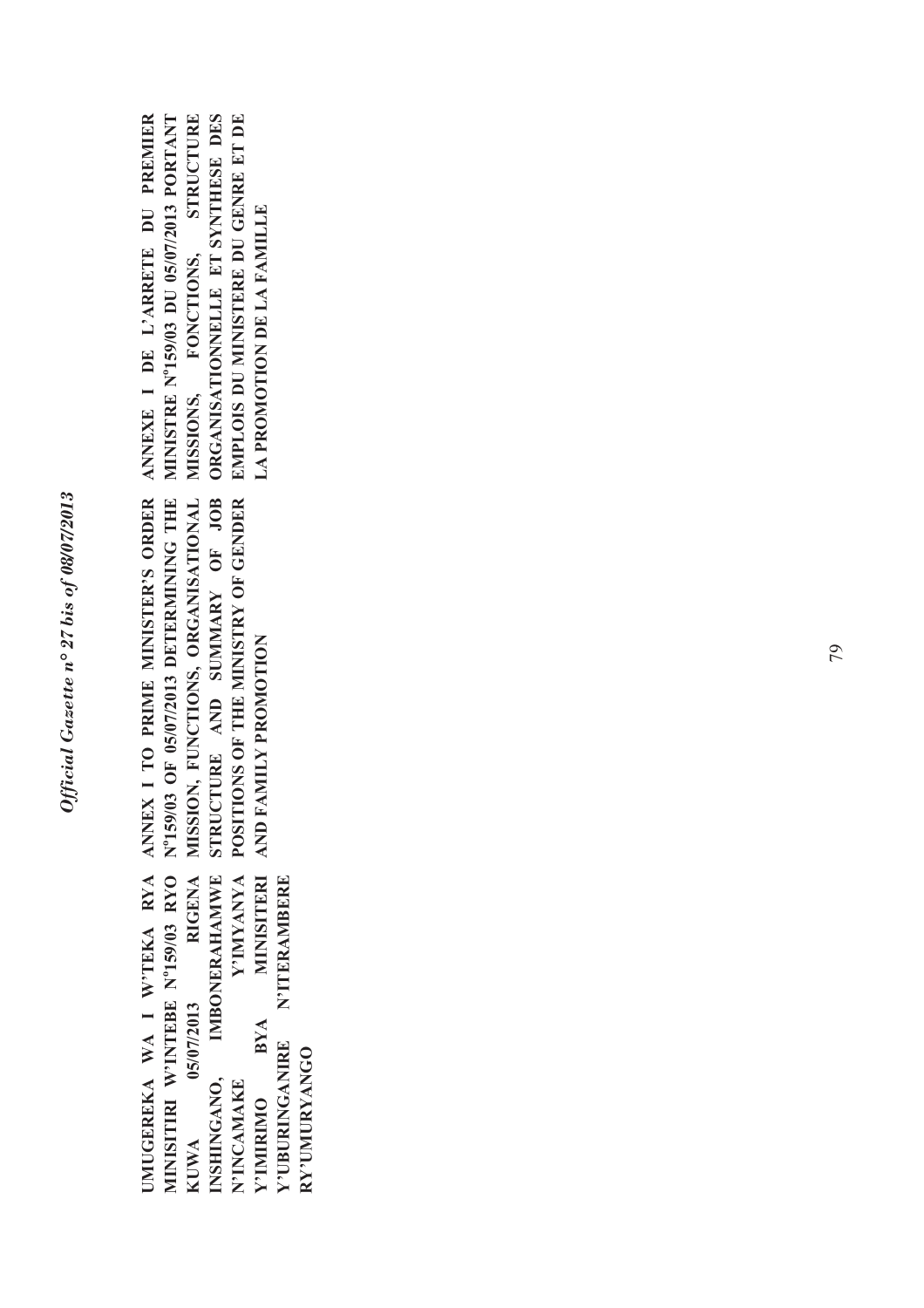

**Total = 34**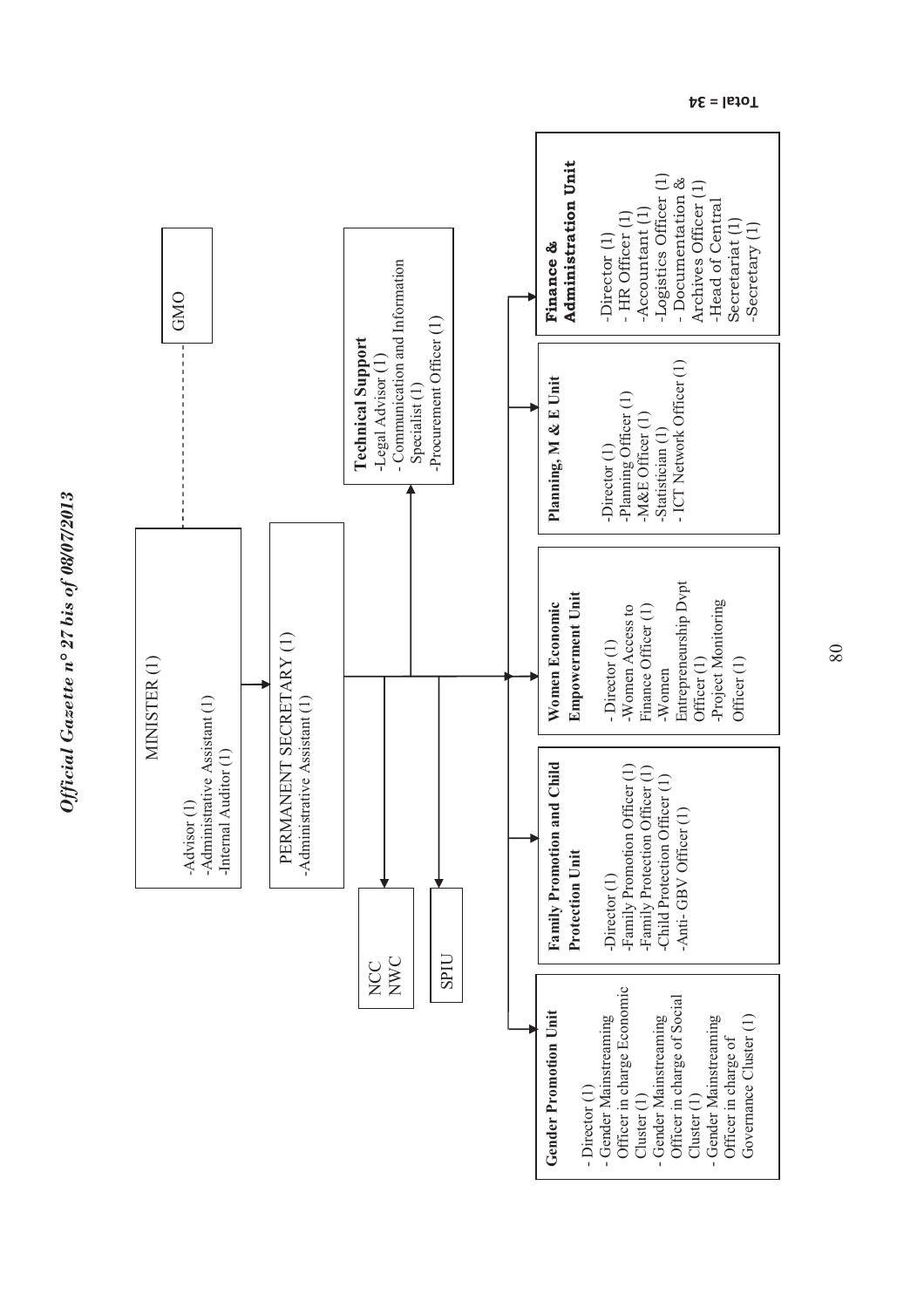| mission, fonctions, structure organisationnelle<br>et synthèse des emplois du Ministère du Genre<br>portant<br>Vu pour être annexé à l'Arrêté du Premier<br>Ministre nº159/03 du 05/07/2013<br>et de la Promotion de la Famille                          | Kigali, le 05/07/2013   | Dr HABUMUREMYI Pierre Damien<br>Premier Ministre<br>(se)    | Vu et scellé du Sceau de la République:<br>Ministre de la Justice/ Garde des Sceaux<br>Ministre de la Fonction Publique et du<br><b>MUREKEZI Anastase</b><br><b>BUSINGYE Johnston</b><br><b>Travail</b><br>(se)<br>$\mathbf{se}$ |
|----------------------------------------------------------------------------------------------------------------------------------------------------------------------------------------------------------------------------------------------------------|-------------------------|-------------------------------------------------------------|----------------------------------------------------------------------------------------------------------------------------------------------------------------------------------------------------------------------------------|
| nº159/03 of 05/07/2013 determining the mission,<br>of job positions of the Ministry of Gender and<br>to be annexed to Prime Minister's Order<br>functions, organizational structure and summary<br><b>Family Promotion</b><br>Seen                       | Kigali, on 05/07/2013   | Dr HABUMUREMYI Pierre Damien<br>Prime Minister<br>(sé)      | Seen and sealed with the Seal of the Republic:<br>Minister of Public Service and Labour<br>Minister of Justice/Attorney General<br><b>MUREKEZI Anastase</b><br><b>BUSINGYE Johnston</b><br>(sé)<br>(se)                          |
| n'Iterambere<br>w'Iteka rya Minisitiri w'Intebe nº159/03 ryo<br>kuwa rigena inshingano, imbonerahamwe<br>Bibonywe kugira ngo bishyirwe ku mugereka<br>$y^3$ imirimo b $y^2$<br>y'imyanya y<br>y'Uburinganire<br>ry'Umuryango<br>n'incamake<br>Minisiteri | Kigali, kuwa 05/07/2013 | Dr HABUMUREMYI Pierre Damien<br>Minisitiri w'Intebe<br>(se) | Minisitiri w'Ubutabera/Intumwa Nkuru ya Leta<br>Bibonywe kandi bishyizweho Ikirango cya<br>Minisitiri w'Abakozi ba Leta n'Umurimo<br><b>MUREKEZI Anastase</b><br><b>BUSINGYE Johnston</b><br>Repubulika:<br>(sé)<br>(se)         |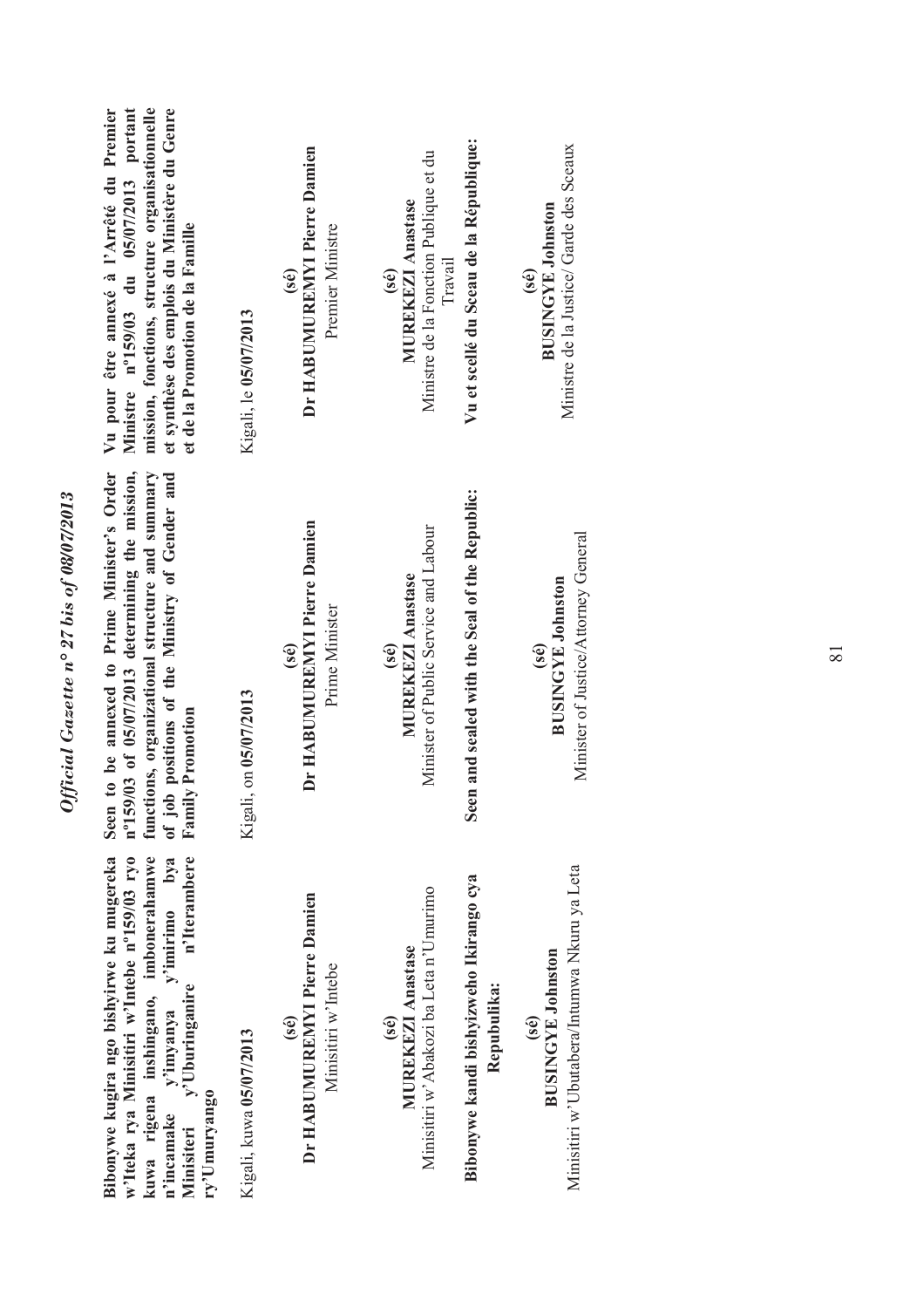UMUGEREKA WA II W'ITEKA RYA MINISITIRI W'INTEBE Nº159/03 RYO Y'IMYANYA **RIGENA IMBONERAHAMWE MINISITERI UMUGEREKA WA II W'ITEKA RYA MINISITIRI W'INTEBE No159/03 RYO KUWA 05/07/2013 RIGENA INSHINGANO, IMBONERAHAMWE N'INCAMAKE Y'IMYANYA Y'IMIRIMO BYA MINISITERI Y'UBURINGANIRE N'ITERAMBERE N'ITERAMBERE** 05/07/2013 **BYA** Y'UBURINGANIRE RY'UMURYANGO **RY'UMURYANGO** INSHINGANO, N'INCAMAKE Y'IMIRIMO **KUWA** 

POSITIONS OF THE MINISTRY OF GENDER ANNEX II TO PRIME MINISTER'S ORDER N°159/03 OF 05/07/2013 DETERMINING THE MISSION, FUNCTIONS, ORGANISATIONAL STRUCTURE AND SUMMARY OF JOB **ANNEX II TO PRIME MINISTER'S ORDER No159/03 OF 05/07/2013 DETERMINING THE MISSION, FUNCTIONS, ORGANISATIONAL STRUCTURE AND SUMMARY OF JOB POSITIONS OF THE MINISTRY OF GENDER**  AND FAMILY PROMOTION **AND FAMILY PROMOTION**

**MINISTRE No159/03 DU 05/07/2013 PORTANT ANNEXE II DE L'ARRETE DU PREMIER MISSIONS, FONCTIONS, STRUCTURE ORGANISATIONNELLE ET SYNTHESE DES EMPLOIS DU MINISTERE DU GENRE ET DE**  ANNEXE II DE L'ARRETE DU PREMIER MINISTRE Nº159/03 DU 05/07/2013 PORTANT MISSIONS, FONCTIONS, STRUCTURE ORGANISATIONNELLE ET SYNTHESE DES EMPLOIS DU MINISTERE DU GENRE ET DE **LA PROMOTION DE LA FAMILLE LA PROMOTION DE LA FAMILLE**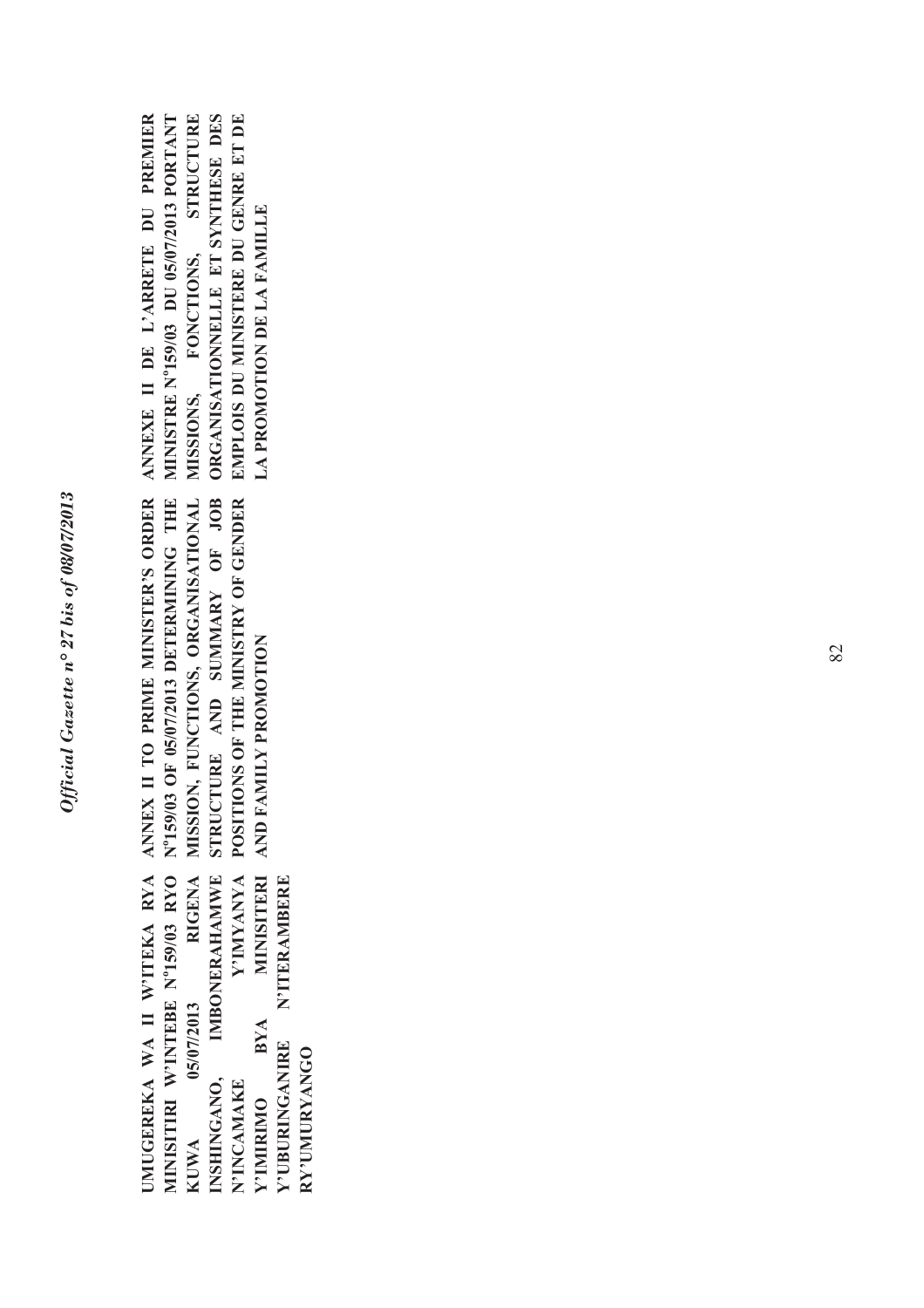| ¢<br>י<br>ול<br><b>CO8/07/2013</b><br>$\overline{\mathfrak{o}}$<br>ŕ |
|----------------------------------------------------------------------|
| 27 bis                                                               |
| $\mathbf{n}^{\circ}$<br>uzette<br>ζ                                  |
| ומו<br>$\sim T_{\rm max}$                                            |

|                                      | <b>ANNEX II: SUM</b>        |                                                        | IMARY OF JOB POSITIONS AND JOB PROFILES - 2013                                                                                                                                                                                                                                                                                            |                         |
|--------------------------------------|-----------------------------|--------------------------------------------------------|-------------------------------------------------------------------------------------------------------------------------------------------------------------------------------------------------------------------------------------------------------------------------------------------------------------------------------------------|-------------------------|
| <b>Administrative Unit</b>           | <b>Job Title</b>            | Title of Job positions<br>linked to the Job            | <b>Job Profiles</b>                                                                                                                                                                                                                                                                                                                       | Proposed<br><b>Jobs</b> |
| Office of the<br><b>Minister</b>     | Minister                    | Gender&Familly<br>Minister of<br>Promotion             | Political Appointee                                                                                                                                                                                                                                                                                                                       |                         |
|                                      | Advisor                     | Advisor to the Minister                                | Sciences,<br>Administration with 1 year of experience or A0 in Gender and<br>Management, Public Administration with 3 year working<br>Development,<br>Development Studies, Social Sciences, Management, Public<br>Social<br>and<br>Development, Development Studies,<br>Gender<br>$\Xi$<br>Equivalent<br>$\sigma$<br>experience<br>Master |                         |
|                                      | Internal Auditor            | Internal Auditor                                       | $\Xi$<br>Ao Accounting, Public Finance, Management specializing<br>Finance/Accounting with 2 years working experience                                                                                                                                                                                                                     |                         |
|                                      | Administrative<br>Assistant | Administrative Assistant<br>to the Minister            | Office<br>A0 in Public Administration, Office Management, Secretariat<br>Secretariat, Public Administration,<br>Management with 3 year working experience<br>$\overline{A1}$ in<br>0r                                                                                                                                                     |                         |
|                                      | <b>S/Total</b>              |                                                        |                                                                                                                                                                                                                                                                                                                                           | 4                       |
| Permanent Secretary<br>Office of the | Permanent<br>Secretary      | Permanent Secretary                                    | experience or A0 Gender and Development, Development<br>Development,<br>Studies, Social Sciences with 5 year working experience, or 2<br>Development Studies, Social Sciences with 3 year working<br>and<br>Gender<br>$\Xi$<br>Equivalent<br>years in a senior position<br>$\sigma$<br>Master                                             |                         |
|                                      | Administrative<br>Assistant | to the Permenant Secretary<br>Administrative Assistant | A0 in Public Administration, Office Management, Secretariat<br>Office<br>Secretariat, Public Administration,<br>Management with 3 year working experience<br>or $AI$ in                                                                                                                                                                   |                         |
|                                      | Legal Advisor               | Legal Advisor                                          | A0 in Law with 2 year working experience                                                                                                                                                                                                                                                                                                  |                         |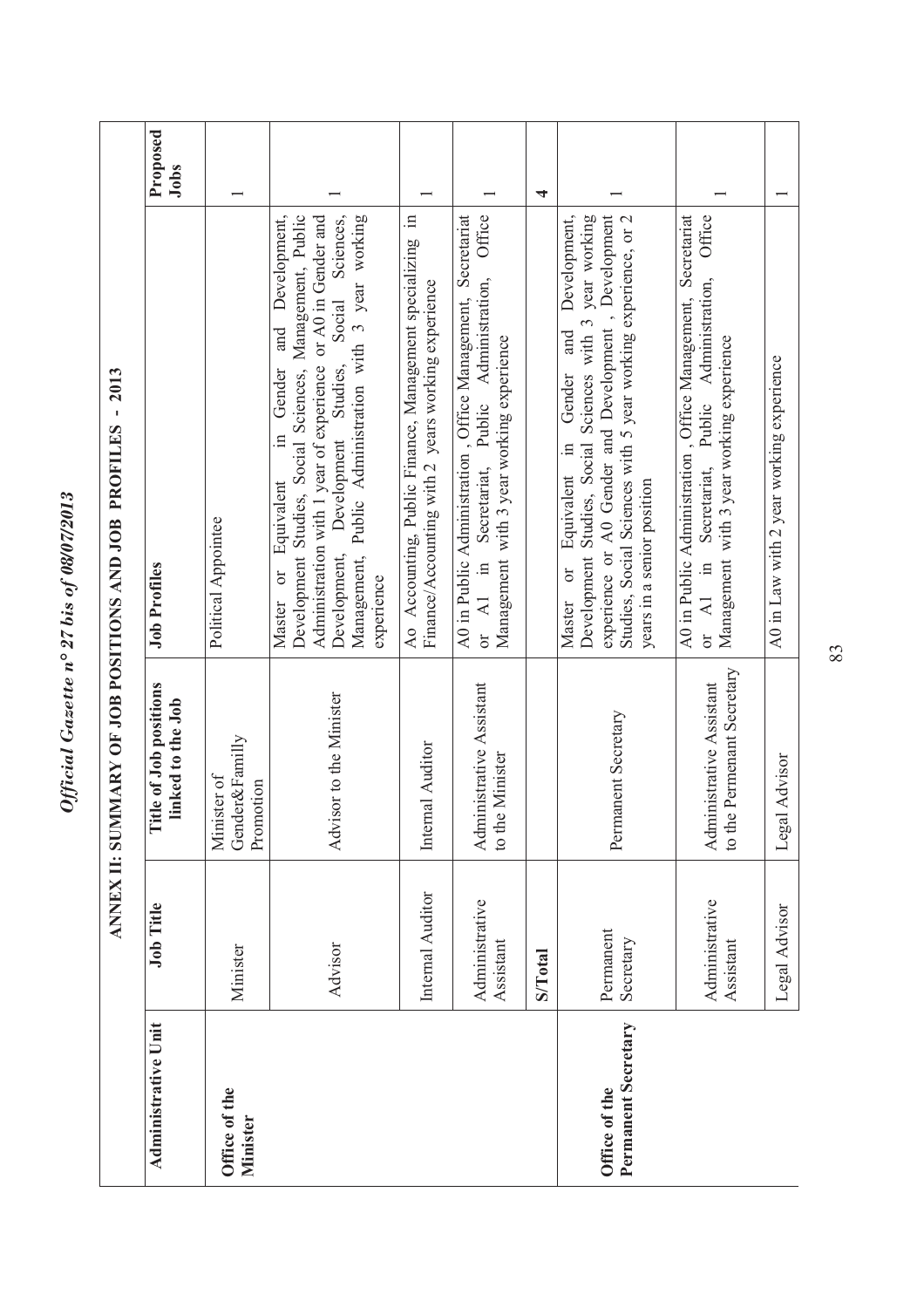|                                                                                                                                                               |                                                                                                   | m              | Public<br>Public<br>and                                                                                                                                                                                                                                                                                                                                                                      | Studies,                                                                                                   |                                                                                                                                     | Studies,                                                                                                                      |                |
|---------------------------------------------------------------------------------------------------------------------------------------------------------------|---------------------------------------------------------------------------------------------------|----------------|----------------------------------------------------------------------------------------------------------------------------------------------------------------------------------------------------------------------------------------------------------------------------------------------------------------------------------------------------------------------------------------------|------------------------------------------------------------------------------------------------------------|-------------------------------------------------------------------------------------------------------------------------------------|-------------------------------------------------------------------------------------------------------------------------------|----------------|
| Communication, Public Relations, Journalism; Marketing with<br>Journalism; Marketing with 1 year of work experience or A0 in<br>2 years of working experience | A0 Procurement, Purchase, Management, Accountancy, Public<br>Finance, Economics, Law, Engineering |                | Administration, Socio- Economoics, Sociology with 1 year<br>Socio- Economics, Sociology with 3 year<br>working experience or A0 in Social Sciences, Gender and<br>Gender<br>Sciences,<br>Sciences,<br>Sciences,<br>Education<br>Education<br>Social<br>Equivalent<br>Studies,<br>Studies,<br>working experience<br>Administration,<br>Development<br>Development<br>$\overline{C}$<br>Master | Development<br>and<br>Management, Socio - Economics<br>Gender<br>Economics,<br>$\mathbb{H}$<br>$\lambda$ 0 | Education Sciences, Public Administration, Socio- Economics,<br>A0 in Social Sciences, Gender and Development Studies,<br>Sociology | Education Sciences, Public Administration, Socio- Economics,<br>and Development<br>A0 in Social Sciences, Gender<br>Sociology |                |
| Information Specialist<br>Communication and                                                                                                                   | Procurement Officer                                                                               |                | Director of Gender<br>Promotion Unit                                                                                                                                                                                                                                                                                                                                                         | Gender Mainstreaming<br>Officer in charge of<br>Economic Cluster                                           | Officer in charge of Social<br>Gender Mainstreaming<br>ter<br>Clust                                                                 | Gender Mainstreaming<br>Officer in charge of<br>Governance Cluster                                                            |                |
| Communication<br>and Information<br>Specialist                                                                                                                | Procurement                                                                                       | <b>S/Total</b> | Director of Unit                                                                                                                                                                                                                                                                                                                                                                             | Officer in charge<br>Mainstreaming<br>of Economic<br>Gender<br>Cluster                                     | Officer in charge<br>of Social Cluster<br>Mainstreaming<br>Gender                                                                   | Officer in charge<br>Mainstreaming<br>of Governance<br>Gender<br>Cluster                                                      | <b>S/Total</b> |
|                                                                                                                                                               |                                                                                                   |                | <b>Gender Promotion</b><br>Unit                                                                                                                                                                                                                                                                                                                                                              |                                                                                                            |                                                                                                                                     |                                                                                                                               |                |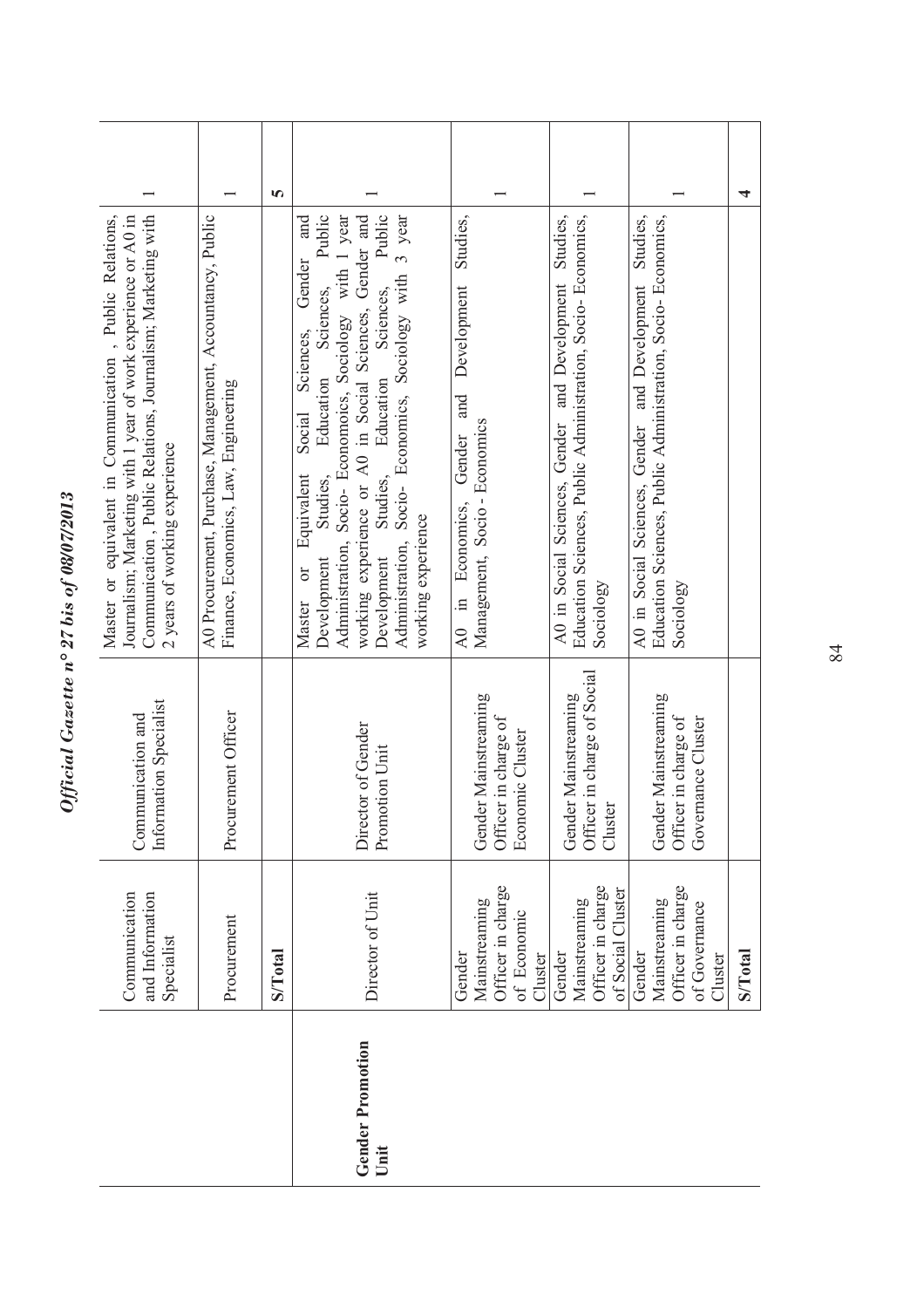| ٩<br>LUGILUIOU J<br>ì       |
|-----------------------------|
| ১                           |
| $\tilde{\mathbf{c}}$        |
| 27 bis                      |
|                             |
| $\frac{1}{2}$ $\frac{1}{2}$ |
| $n + n + n$                 |
|                             |
| n.ce                        |
| έ                           |

| <b>Child Protection Unit</b><br>Family Promotion & | Director of Unit                                    | Promotion & Child<br>Director of Family<br>Protection Unit | Development, Development Studies with 2 year working<br>Studies<br>or A0 in Social Sciences, Sociology, Education, Gender and<br>Master or Equivalent in Social Sciences, Sociology, Education,<br>Development<br>and<br>experience<br>Gender                                                                                                                                                   |   |
|----------------------------------------------------|-----------------------------------------------------|------------------------------------------------------------|-------------------------------------------------------------------------------------------------------------------------------------------------------------------------------------------------------------------------------------------------------------------------------------------------------------------------------------------------------------------------------------------------|---|
|                                                    | Family Promotion                                    | Family Promotion Officer                                   | Studies,<br>Socio-<br>and Development<br>Administration,<br>Public<br>Gender<br>A0 in Social Sciences,<br>Economoics, Sociology<br>Sciences,<br>Education                                                                                                                                                                                                                                       |   |
|                                                    | Family Protection                                   | Family Protection Officer                                  | Studies,<br>A0 Law, Social sciences, Gender and Development<br>Education, Development Studies                                                                                                                                                                                                                                                                                                   |   |
|                                                    | Child Protection                                    | Child Protection Officer                                   | Studies,<br>and Development<br>A0 Law, Social sciences, Gender<br>Education, Development Studies                                                                                                                                                                                                                                                                                                |   |
|                                                    | Anti - GBV                                          | - GBV Officer<br>Anti                                      | Socio-<br>Studies,<br>and Development<br>Administration,<br>Public<br>Gender<br>Sciences,<br>Sociology<br>Sciences,<br>A0 in Social<br>Economoics,<br>Education                                                                                                                                                                                                                                 |   |
|                                                    | <b>S/Total</b>                                      |                                                            |                                                                                                                                                                                                                                                                                                                                                                                                 | m |
| <b>Empowerment Unit</b><br>Women Economic          | Director of Unit                                    | Economic Empowerment<br>Director of Women<br>Unit          | experience<br>Public<br>Administration, Socio- Economoics, Sociology with 1 year<br>or A0 in Social Sciences, Gender and Development Studies,<br>Education Sciences, Public Administration, Socio- Economics,<br>and<br>Gender<br>Studies, Education Sciences,<br>Sciences,<br>Sociology with 3 year working experience<br>Social<br>Equivalent<br>Development<br>$\sigma$<br>working<br>Master |   |
|                                                    | Women Access to<br>Finance Officer                  | Women Access to Finance<br><b>jer</b><br>Offic             | Management,<br>Studies,<br>Development<br>Economics,<br>Finance, Accounting<br>$\Xi$<br>$\lambda$ 0                                                                                                                                                                                                                                                                                             |   |
|                                                    | Entepreneurship<br>Development<br>Woment<br>Officer | Woment Entepreneurship<br>Development Officer              | Economics, Development Studies; Rural Development,<br>Project<br>Administration,<br>Management, Finance, Accounting<br><b>Business</b><br>Economics,<br>Socio<br>$\lambda$ 0                                                                                                                                                                                                                    |   |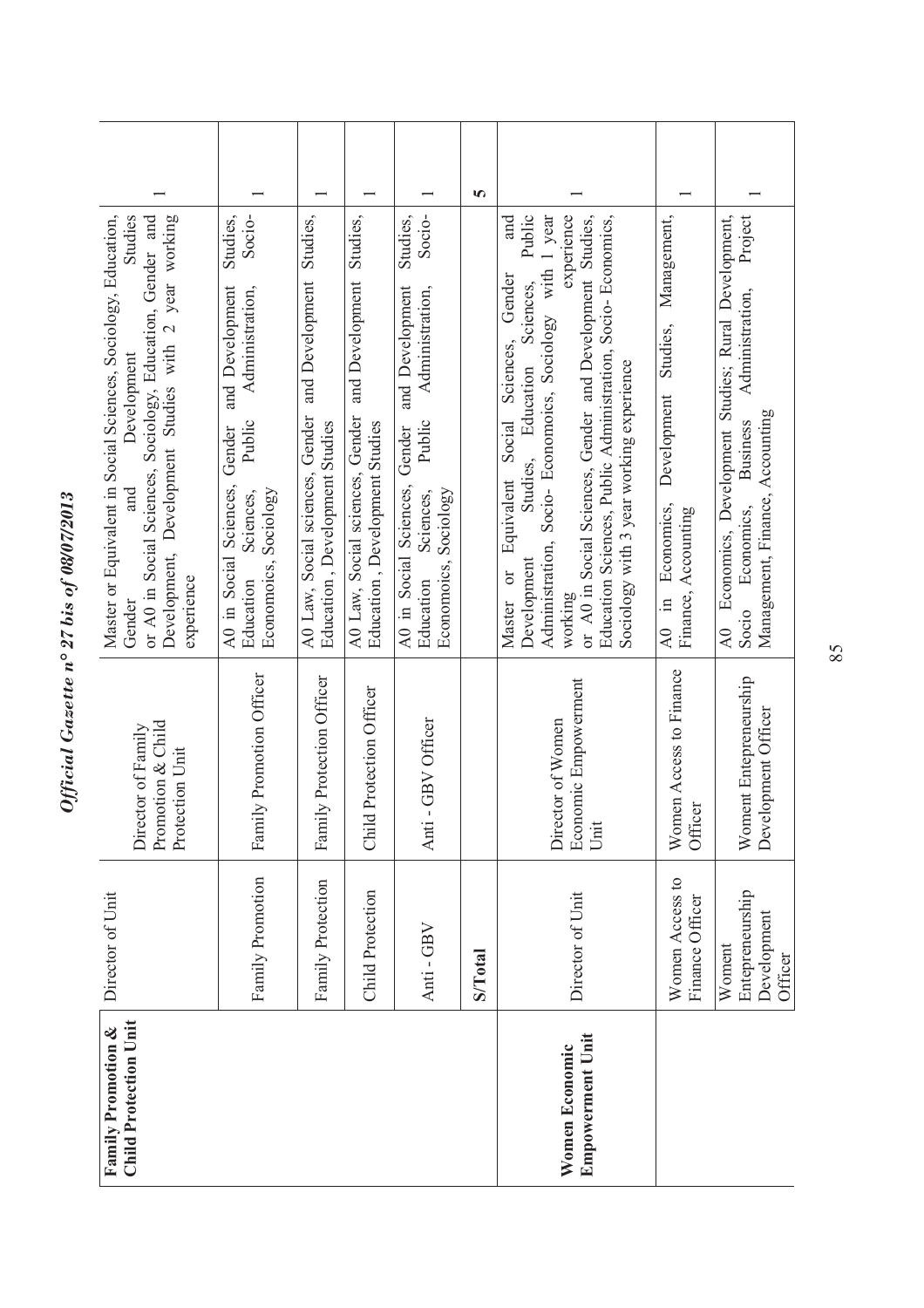| $\bullet$<br>LUU/U/U/UU   |
|---------------------------|
| $\tilde{\mathbf{c}}$<br>১ |
| 27 bis                    |
|                           |
| $\frac{1}{2}n^{\circ}$    |
| $a + b$                   |
| C.CC<br>١                 |

|                                              | Project Monitoring<br>Officer | Project Monitoring Officer                       | A0 Economics, Finance, Project Planning and Management                                                                                                                                                                                                                   |   |
|----------------------------------------------|-------------------------------|--------------------------------------------------|--------------------------------------------------------------------------------------------------------------------------------------------------------------------------------------------------------------------------------------------------------------------------|---|
|                                              | <b>S/Total</b>                |                                                  |                                                                                                                                                                                                                                                                          | 4 |
| Planning, Monitoring<br>& Evaluation Officer | Director of Unit              | Monitoring & Evaluation<br>Director of Planning, | experience; or A0 in conomics, Management, Development<br>Management,<br>year woking<br>Studies, Planning with 3 year working experience<br>Economics,<br>Studies, Planning with 1<br>$\Xi$<br>Equivalent<br>Development<br>ðľ<br>Master                                 |   |
|                                              | Planning                      | Planning Officer                                 | Development<br>Economics, Management,<br>Planning,<br>$AD$ in<br>Studies;                                                                                                                                                                                                |   |
|                                              | Monitoring &<br>Evaluation    | Monitoring & Evaluation<br>Officer               | Development<br>Economics, Management,<br>A0 in Planning,<br>Studies:                                                                                                                                                                                                     |   |
|                                              | <b>Statistics</b>             | Statistician                                     | A0 Statistics, Applied Mathematics                                                                                                                                                                                                                                       |   |
|                                              | <b>ICT Network</b>            | ICT Network Officer                              | Electromechanical Engineering, Electronics with 2 years of<br>or $AI$ in<br>Engineering,<br>Engineering,<br>Electronics;<br>Computer<br>Computer<br>Engineering,<br>Science,<br>Science,<br>A0 in Computer<br>working experience<br><b>Electromechanical</b><br>Computer |   |
|                                              | <b>S/Total</b>                |                                                  |                                                                                                                                                                                                                                                                          | m |
| <b>Administration Unit</b>                   | Director of Unit              | Director of Finance &<br>inistration<br>Admi     | Management specializing in Finance/Accounting, with 3 year<br>(ACCA,CPA,etc); Or A0 in Public Finance, Accounting,<br>Accounting Professional Qualification recognized by IFAC<br>working experience.                                                                    |   |
|                                              | Human Resource                | Human Resource Officer                           | A0 in Human Resource, Public Administration, Management,                                                                                                                                                                                                                 |   |
|                                              | Accountant                    | Accountant                                       | A0 in Public Finance, Accounting, Management specializing<br>Level II professional<br>qualification recognized by IFAC (ACCA, CPA etc)<br>in Finance/ Accounting, Plus                                                                                                   |   |
|                                              | Logistics                     | Logistics Officer                                | A0 in Public Finance, Accounting, Management, Economics,                                                                                                                                                                                                                 |   |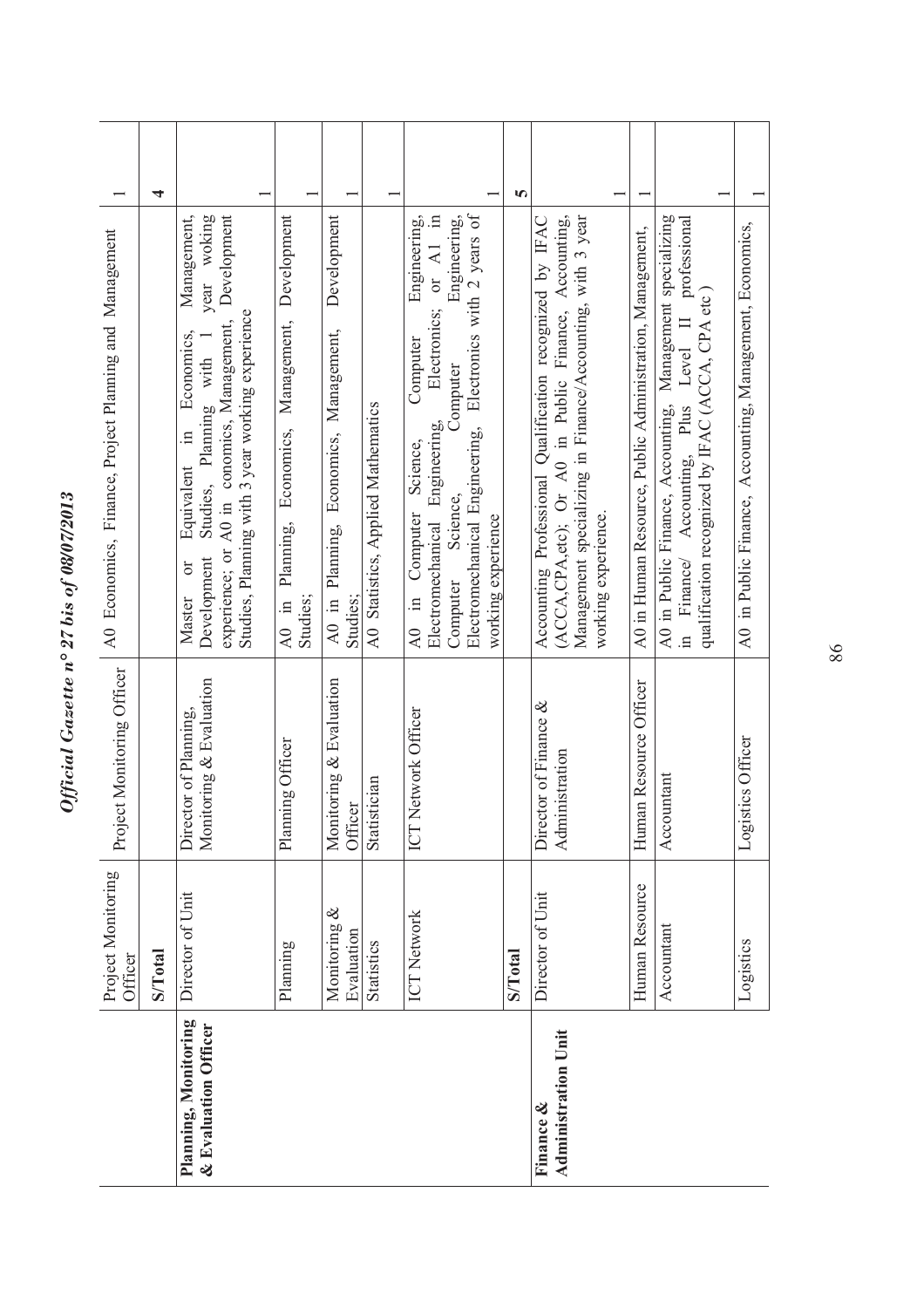## Official Gazette nº 27 bis of 08/07/2013 *Official Gazette n° 27 bis of 08/07/2013*

| A0 Library & Information Science, Documentation Studies or<br>A0 in Secretary, Library studies, Public Administration, Office<br>A1 Library & Information Science, Documentation Studies<br>Management, Management, Or A1 in Secretary, Library<br>studies, Public Administration, Office Management,<br>Management with 2 years working experience<br>with 2 years of working experience |                                                                                            |                |                      |
|-------------------------------------------------------------------------------------------------------------------------------------------------------------------------------------------------------------------------------------------------------------------------------------------------------------------------------------------------------------------------------------------|--------------------------------------------------------------------------------------------|----------------|----------------------|
|                                                                                                                                                                                                                                                                                                                                                                                           | A1 in Secretary, Library studies, Public Administration, Office<br>Management, Management, |                |                      |
| Documentation &<br>Archives Officer<br>Head of Central<br>Secretariat                                                                                                                                                                                                                                                                                                                     | Secretary                                                                                  |                |                      |
| Documentation $\&$<br>Head of Central<br>Secretariat<br>Archives                                                                                                                                                                                                                                                                                                                          | Secretary                                                                                  | <b>S/Total</b> | <b>Total General</b> |